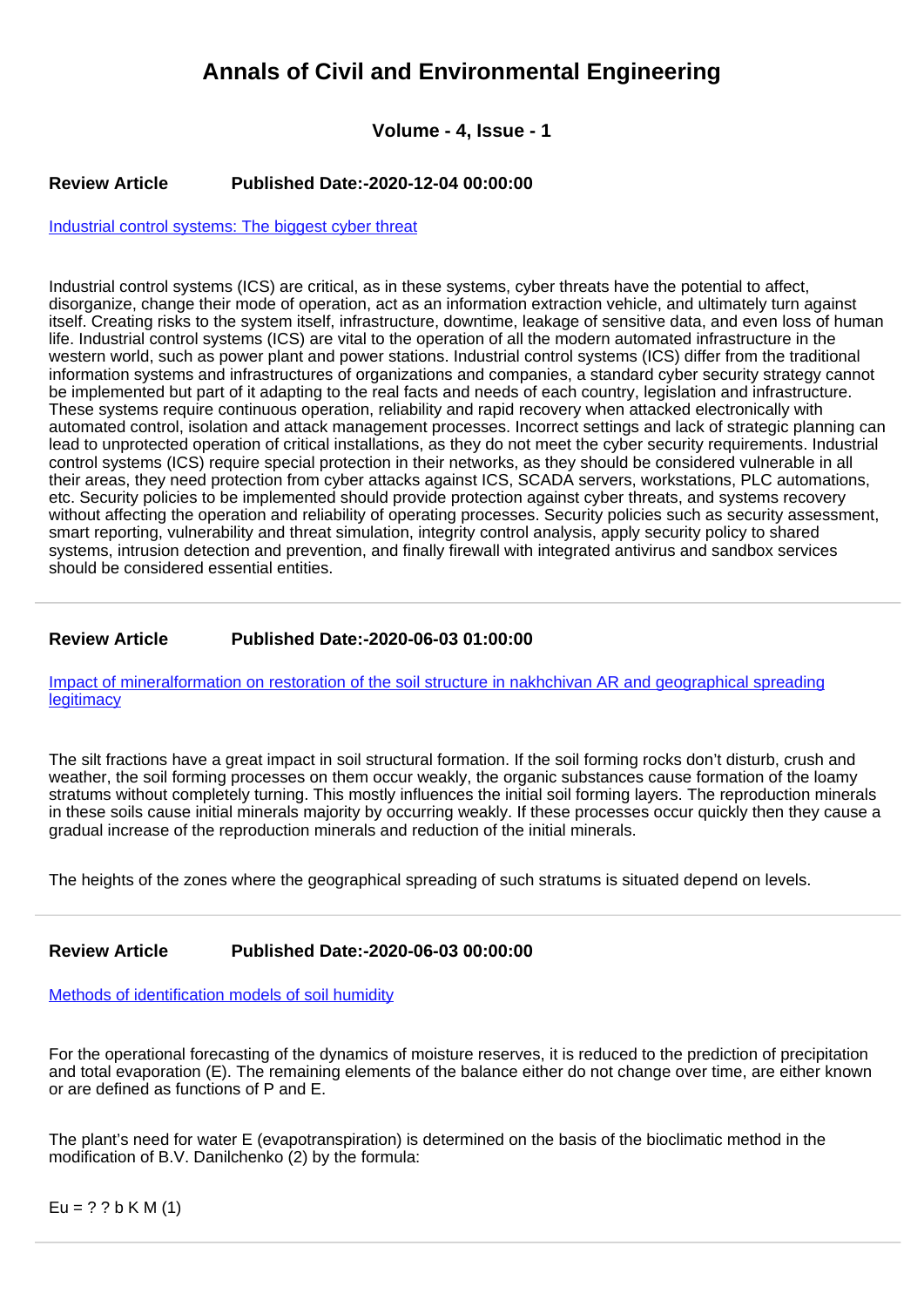[Study of the influence of relay elements on the erosion process on the basis of GIS technology](https://www.civilenvironjournal.com/articles/acee-aid1023.pdf)

Erosion has become widespread in the local climatic conditions of Azerbaijan. From this point of view, different types of erosion (washing, erosion, deflation, etc.) can often be found in many soil types formed in the territory of the republic. It should be taken into account that as a result of erosion, the top fertile layer of the soil is washed away and as a result, the soil is deprived of the humus layer. In the presented article, the effect of relief elements on the erosion processes occurring in the lands of Gadabay region was studied on the basis of GIS technologies.

#### **Review Article Published Date:-2020-05-29 00:00:00**

[Therapeutic benefits of lemongrass and tea tree](https://www.civilenvironjournal.com/articles/acee-aid1022.pdf)

Lemongrass is a culinary herb with a lemony aroma.it is mostly cultivated in Southeast Asia, Sri Lanka, Indonesia and India. It is conventionally used for relieving anxiety, stress and pain. Because of the presence of limonene and citral, lemongrass extracts exhibits antimicrobial, antidandruff and anti-inflammatory effects. However Tea tree extracts are mostly employed in the treatment of dermal, inflammatory and microbial infections.

#### **Research Article Published Date:-2020-05-27 00:00:00**

[Risk evaluation and modeling of soils contaminated with Polycyclic Aromatic Hydrocarbons \(PAHs\) in parts of](https://www.civilenvironjournal.com/articles/acee-aid1021.pdf) [Bonny Island, Niger Delta, Nigeria](https://www.civilenvironjournal.com/articles/acee-aid1021.pdf)

Environmental impact of a recent oil spill incident in Bonny terminal using soil media was studied using a risk-based modeling approach. The establishment of the presence of contaminants of concern (CoC), evaluation/assessment, modeling spilled volume and ascertaining potential health risk associated with the spill incident was carried out. The Contaminant of Concern (CoC) included Total Petroleum Hydrocarbons (TPH) and Polycyclic Aromatic Hydrocarbons (PAHs). Soils and groundwater were sampled in the vicinity of the spill incident and further away into the surrounding communities. Soils were sampled into the depths (0.1 m, 0.5 m,1.0 m, 1.5 m), and the results of sieve analysis revealed that the area is predominantly silty sand in composition. This study also revealed that TPH concentration at all locations and depths exceeded DPR target value of 50 mg/kg. The TPH model revealed that a total volume of 222,500m3 of the spill area exceeded DPR intervention value of 5000 mg/kg. The results of PAH showed that only BS-1, BS-6, BS-8, BS-9 and BS-10 exceeded DPR target value of 1.0 mg/kg at some depths. All other sample depths and locations were within the target limit. The 3-D grid generated for PAH showed that 563,000m3 of the study area exceeded the DPR target value. The 3-D block models generated for TPH and PAH, along with the cross-sections and extracted time slices all showed that the concentration of the Contaminant of Concern (CoC) generally decreased with depth, and the centre of the spill located at the south-eastern part of the survey area. Based on these models, three spill zones were identified; Zone 1-highly contaminated areas (BS-8, BS-9, BS-10); Zone 2 - moderately contaminated areas (BS-1, BS-2, BS-6, BS-7); and low contaminated areas (BS-3, BS-4, BS-5). The entire soil in the area were contaminated with TPH and 47% of the area contaminated with PAH. This study has shown the effectiveness of the use of a model-based approach in quantifying hydrocarbon contamination volumes in the area. There is therefore the need for continuous monitoring of hydrocarbon spills in the area.

**Review Article Published Date:-2020-05-11 00:00:00**

[Studies of the possibility of determining amplifications in kinematic pairs](https://www.civilenvironjournal.com/articles/acee-aid1020.pdf)